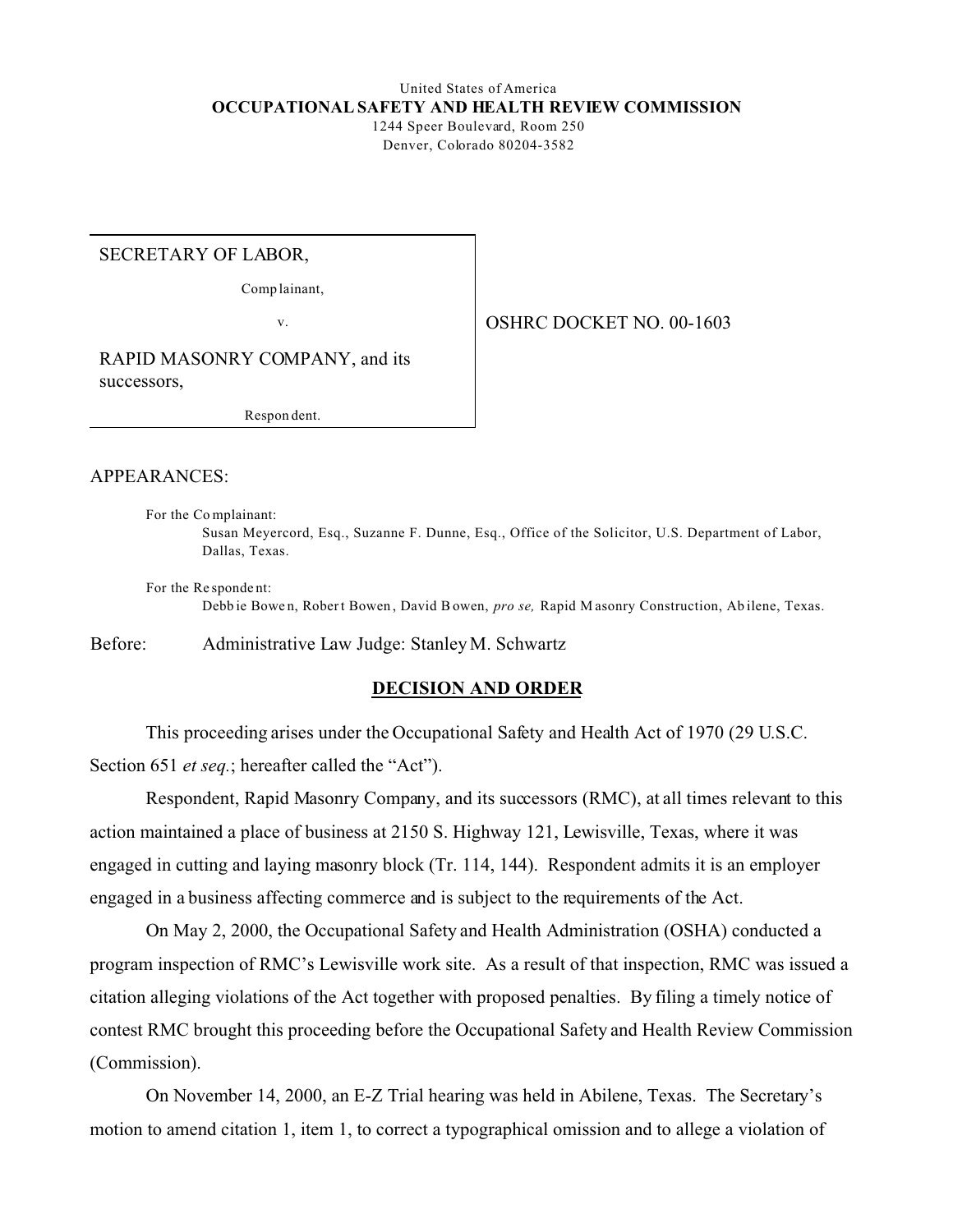§1916.451(e)(1), was granted (Tr. 10-11, 46). No briefs are required in E-Z proceedings, and this matter is ready for disposition.

# **Alleged Violation of §1926.451(e)(1)**

Serious citation 1, item 1 alleges:

29 CFR 1926.451(e)(1):

a) At the job site, employee was not provided access ladder in area where he was working in. Employee was climbing up scaffold on structure.

# *Facts*

OSHA Compliance Officer (CO) Ignacio Guerra testified that he conducted the inspection of RMC's Lewisville work site on May 2, 2000 (Tr. 36-37). Guerra stated that as he drove onto the site he observed and photographed an employee climbing RMC's scaffolding; he also saw employees working on the scaffolding in areas where the guardrails had been removed (Tr. 36-37, 39; Exh. C-1, C-2). Guerra went to the job trailer, where he spoke with Don Bowen, RMC's foreman (Tr. 44). As he and Bowen walked toward the scaffolding where the men were working, Guerra took additional pictures of a worker standing on a mud tub in front of an unguarded section of the scaffold (Tr. 41-43, 55-56, 81; Exh. C-3, C-4).

According to Guerra, Bowen identified the employee who had been climbing the scaffold as Javier Gutierrez, an RMC employee (Tr. 44-45). Bowen identified the man on the mud tub as Freddy Grajales (Tr. 81). Bowen brought both men over to speak with Guerra (Tr. 44-45, 80-82).

Gutierrez, a Spanish speaker, told Guerra that he had been working as a laborer for RMC for about four weeks, supplying block for the masons (Tr. 49, 52; Exh. C-7). Gutierrez admitted that he had been climbing the scaffold (Tr. 48). Guerra's photographs show that RMC had a ladder set up at the other end of the scaffold, approximately 50 feet away from the cross braces Gutierrez was seen climbing (Tr. 47, 87; Exh. C-4). Gutierrez told Guerra that he didn't use it because it was too far away from the area where he was working (Tr. 48, 85). Guerra testified that he faithfully translated Gutierrez's statement into English, and had the laborer sign the written statement (Tr. 48-50; Exh. C-7).

David Bowen, a superintendent with RMC, and Don Bowen's brother, testified that he did not believe the laborer Guerra saw climbing the scaffold was an RMC employee. Bowen believed the worker seen climbing the scaffold was also pictured in Complainant's Exhibit C-3, wearing a white shirt and dark pants (Tr. 156-57). According to Bowen, none of his employees wore hard hats like that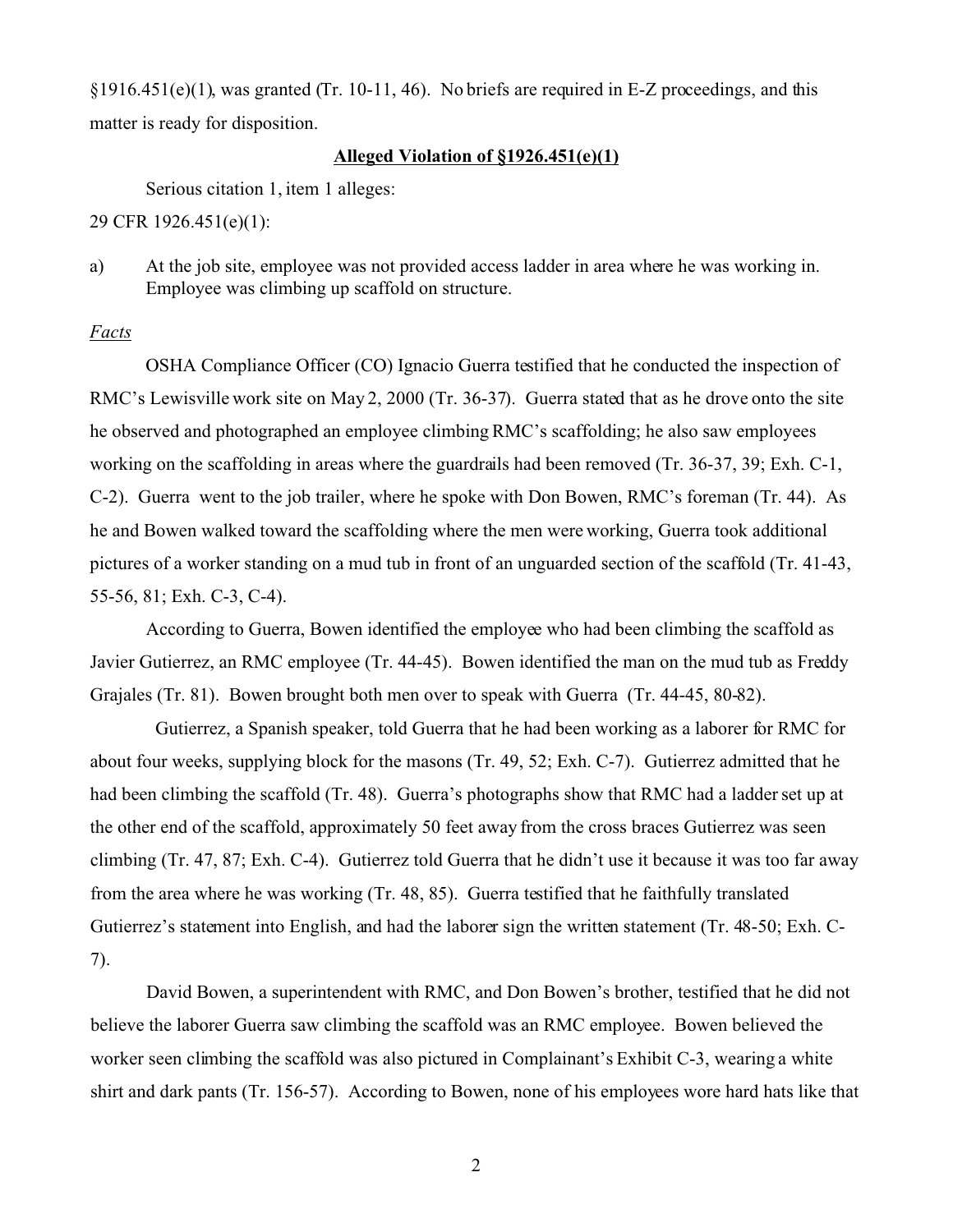worn by the laborer in Exh. C-3 (Tr. 156-57). Bowen believed that the employee pictured was a plumber who was working on some copper piping, scuppers and drains for the roof line (Tr. 158; *See also* testimony of Robbie Bowen, RMC's project manager, Tr. 224, 231).

CO Guerra, however, testified that the worker in the white shirt pictured in Exh. C-3 was not Javier Gutierrez. Guerra stated that while he was in the job trailer with Don Bowen, they both saw Gutierrez climb down the scaffold in the same way he went up (Tr. 212-13). When Don Bowen went to get Gutierrez for the interview, Gutierrez was on the ground (Tr. 214). Guerra testified that the worker pictured in C–3 was on the scaffold platform when he arrived on the site, and can be seen in Exh. C-1, to the right and above Gutierrez (Tr. 212-16).

Neither David nor Robbie Bowen was on the Lewisville work site on a daily basis; Robbie was not familiar with the employees on the site, and David could not identify the workers in the Secretary's photographs, except by their clothing (Tr. 15, 160, 174, 227). David Bowen admitted that his brother Don, the foreman on site, probably knew RMC's employees, and would not have introduced nonemployees to CO Guerra (Tr. 175). Robbie Bowen testified that when Don called him during the inspection he seemed upset that his employees were climbing the scaffolding behind his back, whenever he was in the job trailer (Tr. 218, 220, 238).

## *Discussion*

## **1926.451(e)(1)** states:

When scaffold platforms are more than 2 feet  $(0.6 \text{ m})$  above or below a point of access, portable ladders, hook-on ladders, attachable ladders, stair towers (scaffold stairways/towers), stairwaytype ladders (such as ladder stands), ramps, walkways, integral pre-fabricated scaffold access, or direct access from another scaffold, structure personnel hoist, or similar surface *shall be used. Crossbraces shall not be used as a means of access.* [emphasis added].

Because the cited standard requires that employees use means of access other than cross braces, a violation of the standard has been established.<sup>1</sup> RMC argues that the Secretary failed to prove that any of *its* employees were exposed to the cited hazard. If one of its employees is found to have been exposed, RMC argues that any infraction was the result of employee misconduct.

 $1 \text{ CO}$  Guerra testified that he believes the cited standard requires RMC provide ladder access at each end of their scaffold (Tr. 90), stating that it would be difficult for an employee working at the opposite end of the scaffold to get from the ladder to his work area because of the number of employees actually working on the scaffolding (Tr. 132). This judge notes that nothing in the cited standard prescribes, either expressly, or by implication, the number or prop er spacing o f access po ints. Because a violation of the standard h as been o therwise estab lished, howe ver, this point need not be reso lved.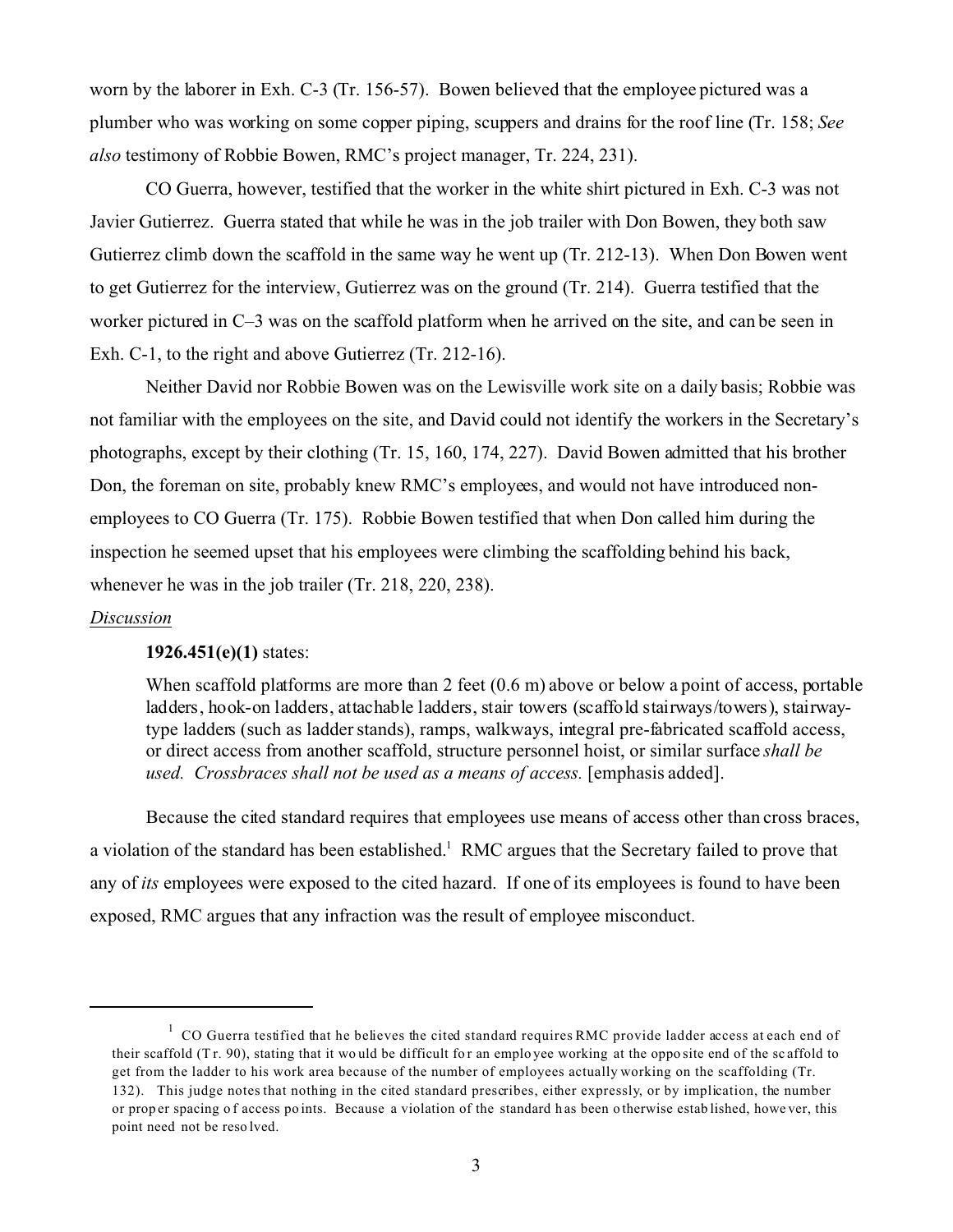**Employee exposure.** While RMC introduced testimony tending to show that one of the workers pictured in Complainant's Exhibit C-3 was not an RMC employee, the testimony failed to identify the worker in the photograph was the worker named by CO Guerra as the exposed employee. Guerra specified that Javier Gutierrez was the RMC employee he saw climbing the scaffolding. Guerra did not believe that the worker in Exh. C-3 was Gutierrez.

Because of the contradictory testimony, and the limitations of the photographic evidence, this judge cannot determine, with any certainty, the identity of the employee pictured in Exh. C-3. However, given the totality of the evidence, this judge finds that it is unnecessary to do so. Don Bowen introduced a worker identifying himself as Javier Gutierrez as one of his employees. Gutierrez confirmed that he was an RMC employee. Bowen had the authority to direct Gutierrez to meet with CO Guerra. Bowen was concerned over Gutierrez's alleged violation of OSHA standards. There is ample evidence in the record establishing that Javier Gutierrez was an RMC employee.

Because Gutierrez admitted climbing the cross braces of RMC's scaffolding to access the work area, a violation is established.

**Employee misconduct.** RMC argues that it provides initial training for its employees, as well as hands on training, based on the individual's experience. RMC also conducts safety meetings every Friday, during which OSHA hazards are discussed (Tr. 162, 247-52; Exh. R-2, R-3). RMC introduced written safety materials dealing with hazard analysis, and the Hazard Communication Standard (Exh. R-2, R-3). No safety materials specific to the scaffolding standards were introduced. Neither David nor Robbie Bowen could recall being present during any safety meetings at the Lewisville site (Tr. 164, 257). Neither had first hand knowledge of the topics discussed during Don Bowen's Friday safety meetings; their testimony was based entirely on their prior experience with Don Bowen's habits (Tr. 198, 257-58). David Bowen testified that Don Bowen was very strict about safety, and would have fired any employee who did not demonstrate an understanding of the rules after four weeks of safety meetings (Tr. 195).

It is well settled, that in order to establish an employee misconduct defense, the employer must establish that it had: established work rules designed to prevent the violation; adequately communicated those work rules to its employees (including supervisors); taken reasonable steps to discover violations of those work rules; and effectively enforced those work rules when they were violated. *New York State Electric & Gas Corporation*, 17 BNA OSHC 1129, 1995 CCH OSHD ¶30,745 (91-2897, 1995). Though RMC showed that it was concerned about employee safety, and that it did have a safety program, RMC did not produce either its safety program in its entirety, or evidence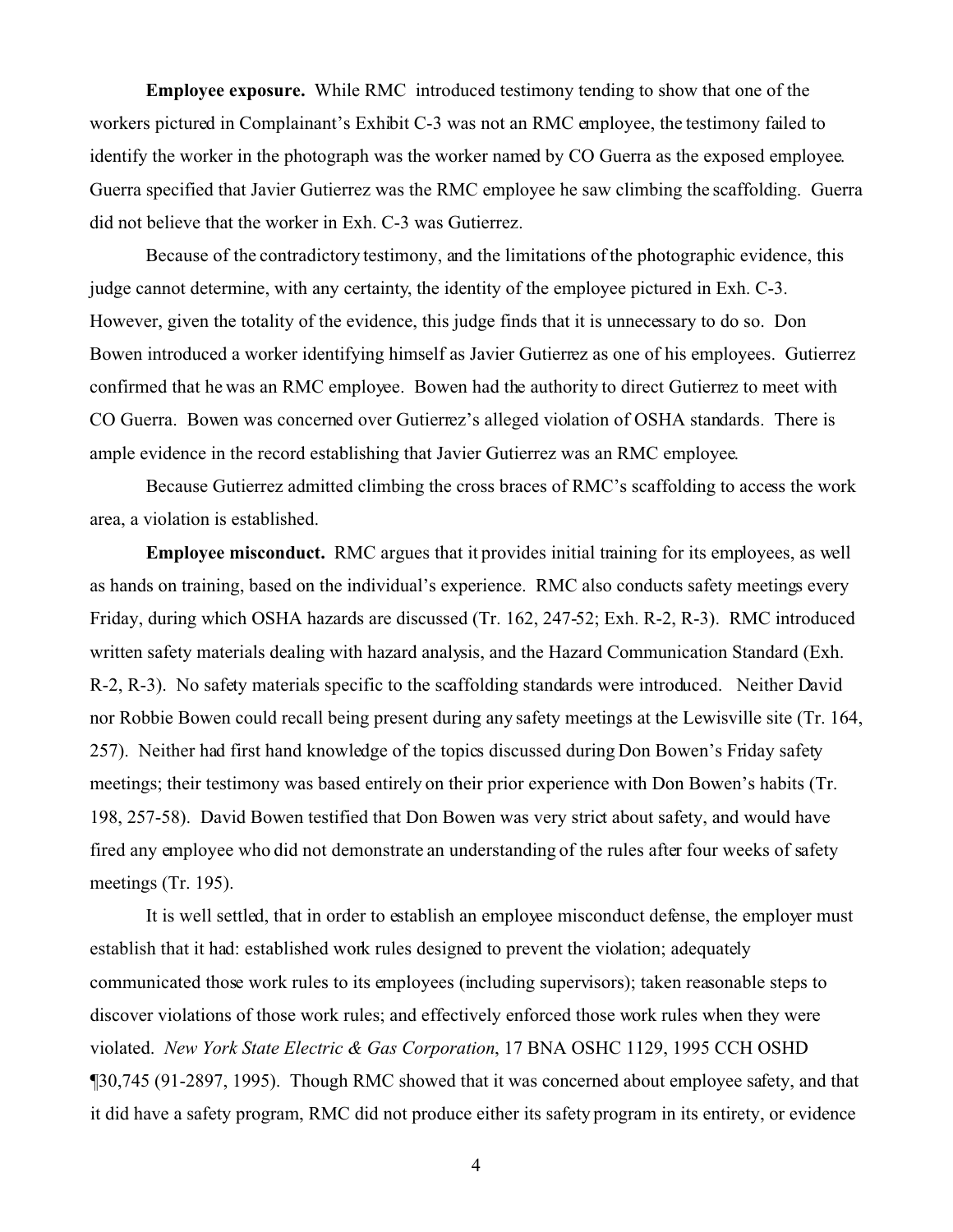that it had a work rule specifically prohibiting climbing the cross braces of the scaffolding. RMC did not show that employees were trained not to climb the cross braces. On this record, this judge cannot find that RMC has made out a case of employee misconduct. The citation will, therefore, be affirmed. *Penalty* 

A penalty of \$1,600.00 was proposed for this item. Guerra testified that though the likelihood of an accident occurring was lesser, an employee falling from the 18-foot scaffold could suffer serious injuries including multiple fractures (Tr. 53). CO Guerra stated that he calculated the duration of Gutierrez's exposure as four weeks, four to five hours a day. There is no evidence, however, that Gutierrez climbed the scaffold on a regular basis. The Secretary showed only a single exposure lasting a few minutes. CO Guerra testified that the penalty was reduced based on RMC's small size, but that no adjustments were made for either history or good faith (Tr. 54). Guerra stated that RMC had received other "serious" citations within the past three years (Tr. 54). Moreover, Guerra did not believe that RMC's foreman acted expeditiously to eliminate the cited hazards (Tr. 54). Guerra admitted that he did not ask for a copy of RMC's safety program, though he would normally take that into consideration in determining good faith (Tr. 138).

This judge finds that the CO overstated the gravity of the violation, to which Gutierrez was exposed for only a few moments out of his work day on the day of the inspection. Moreover, the CO erroneously denied RMC good faith credit for having a safety program. In addition, unlike many masonry contractors, RMC used new scaffolding in top condition (Tr. 267-69; Exh. R-4). Taking into account the relevant factors, I find a penalty of \$200.00 is appropriate.

# **Alleged Violation of §1926.501(b)(1)**

Serious citation 1, item 2 alleges:

29 CFR 1926.501(b)(1):

a) At the job site, employee working on scaffold was not protected from falls.

#### *Facts*

After Bowen called him down from the scaffolding, Freddy Grajales provided Guerra with identification, and told Guerra that he had been working for RMC for approximately two and a half months (Tr. 59, 83; Exh. C-9). Grajales confirmed, in Spanish, that he was working in an unguarded area of the third scaffold level, telling employees not to walk or stand under the load that he had up there (Tr. 137). Guerra translated Grajales' statement into English before Grajales signed it (Tr. 58-59; Exh. C-9).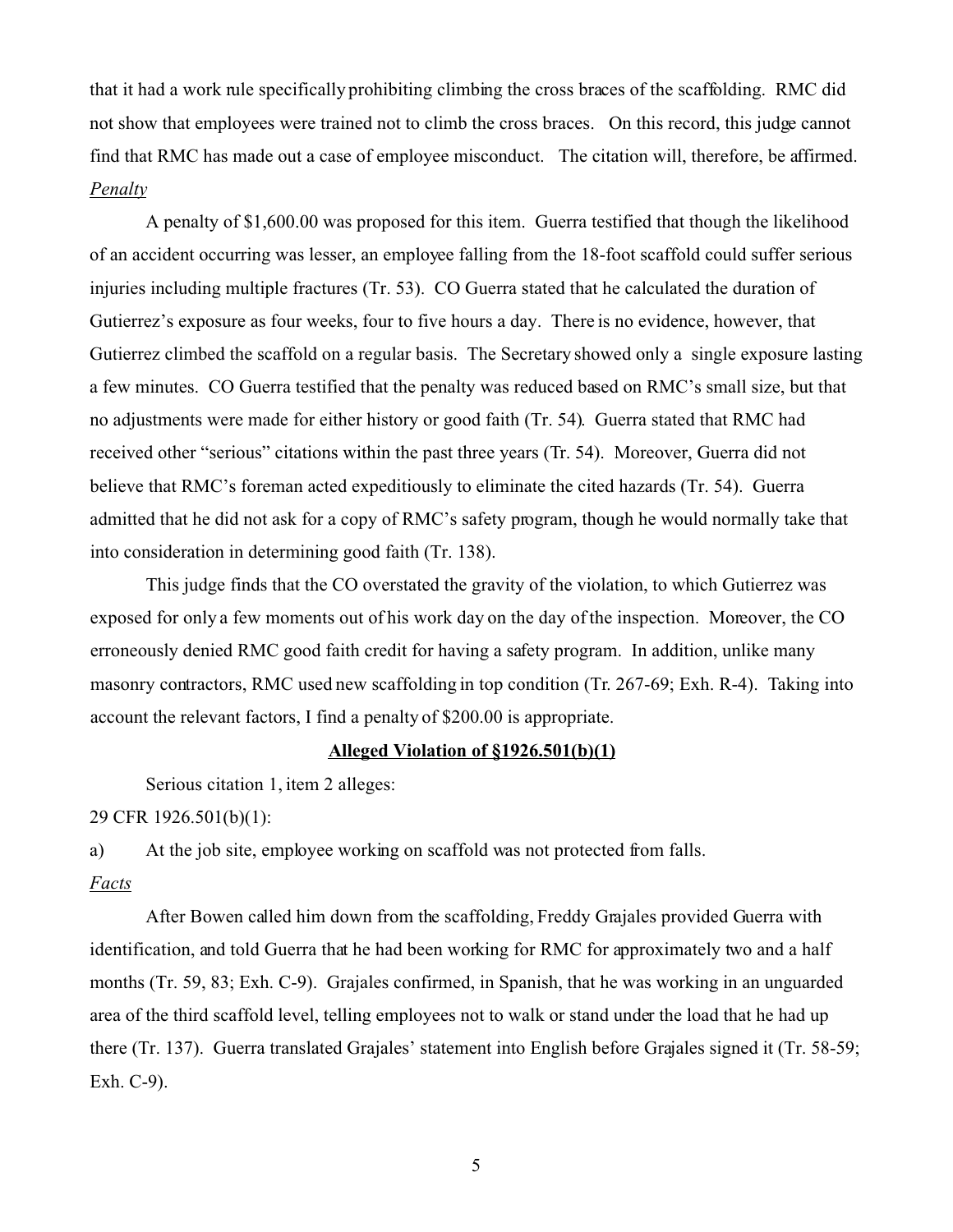David Bowen testified that there was a skytrack on the Lewisville site, which was used to load pallets of block onto the scaffold (Tr. 145); moreover, he stated, it takes approximately 10 to 20 minutes for the masons to use up the mortar, or mud, in the mud tub (Tr. 148). The skytrack is used to replace the mud tub (Tr. 149). Guardrails must be removed in order for the skytrack to load pallets or to remove the mud tub (Tr. 148). David Bowen believed that CO Guerra photographed the scaffold during loading operations, when guardrails had been properly removed (Tr. 148). Bowen further stated that, after the inspection, his brother Don told him that the guardrails had been removed because "there was a mud tub being moved in and out" (Tr. 170-71).

Robbie Bowen testified that, based on Grajales' position in the loading area, he believed the employee was waiting for the forklift to approach (Tr. 236). R. Bowen thought there could have been a delay in the delivery of the load, but admitted that it was impossible to tell, from the photographs, exactly what was going on at the site (Tr. 237). He admitted that the only witness in the courtroom who had first hand knowledge of conditions on the work site on May 2, 2000 was CO Guerra (Tr. 244).

CO Guerra testified that he was told that the guardrail had been removed in the mud tub area in order to facilitate loading (Tr. 57, 79). Guerra stated, however, that he did not see any loading going on at the work site (Tr. 57); he saw only the two employees setting blocks and Grajales, standing looking toward the masons, with his back to the open side (Tr. 57). Though he walked the entire site and had a clear view of the area around RMC's scaffold, Guerra did not see a forklift in the loading area, or hear one elsewhere on the site (Tr. 79, 110-12). Guerra stated that the guardrails should have been replaced immediately after the last product was offloaded (Tr. 79), and not removed again until the forklift returned with the next load (Tr. 108).

#### *Discussion*

#### **1926.501(b)(1)** states:

Each employee on a walking/working surface (horizontal and vertical surface) with an unprotected side or edge which is 6 feet (1.8m) or more above a lower level shall be protected from falling by the use of guardrail systems, safety net systems, or personal fall arrest systems.

CO Guerra stated that this item deals only with the exposure of Freddy Grajales, who is pictured in Complainant's exhibit C-3 (Tr. 116-17). The evidence establishes that the guardrail in front of the mud tub was removed, exposing Mr. Grajales to the cited fall hazard. RMC argues that loading was ongoing in the area, and that the removal of the guard rail in that area was justified. The Secretary, however, interprets the standard as requiring that guardrails be in place *at all times*, unless the guardrails would interfere with loading operations actually in progress. The Secretary's interpretation